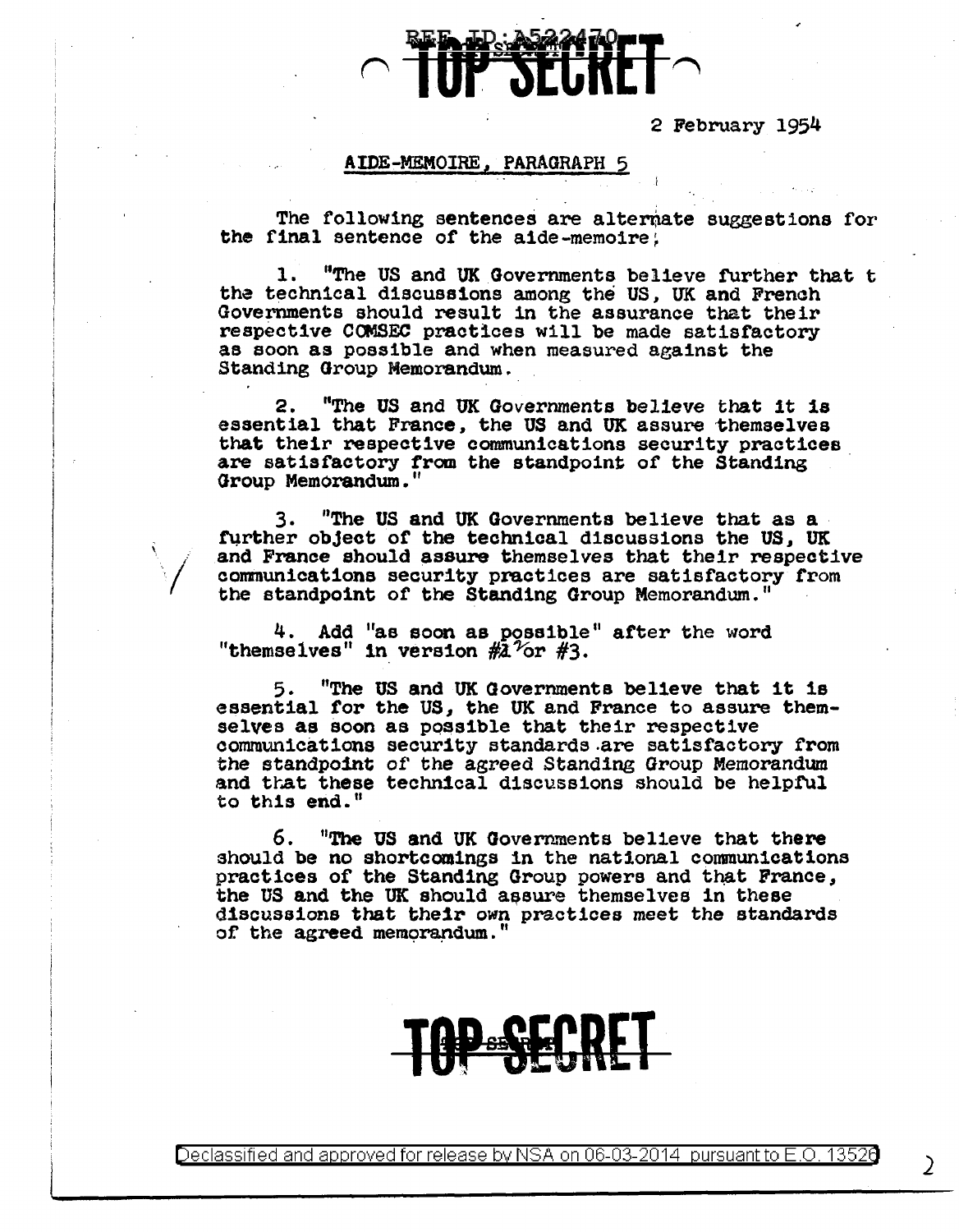REF ID:A522470

 $\begin{bmatrix} 0 & 0 \ 0 & 0 & 0 \end{bmatrix}$ 

 $\mathbb{C}$ 

0

 $\mathbb{C}^{\mathbb{C}}$ 

 $\mathbf{U}$ 

 $\{$ 

(]

 $\{$ 

c

**S** 

c

 $\overline{C}$ 

 $\bigl[$ 

c

 $\bigcap$ 

[

 $\bigcap$ 

 $\overline{\mathcal{C}}$ 

l

 $\overline{C}$ 

2 February 1954

## US PROPOSALS ON DOCUMENTS CF THE COMSEC APPROACH TO THE FRENCH (New language is underlined)

Ao Brief for Delegates to the Technical D1scues1ons.

 $l$ . Title -- insert US-UK before the word "delegates" •

2. Paragraph  $2(d)$  from the end of the penultimate sentence should read:

"...and in discussion of its appendix: List of Dangerous Practices. French recommendat1ons for modifications, especially amplification, will be encouraged and considered on their own merits. Decisions on these points must necessarily be unanimous."

- 3. Delete original Paragraphs 2(e) through (h) as proposed by UK.
- 4. A new Paragraph  $2(e)$  should be inserted as proposed by the UK with the deletion of the second sentence of the UK version.
- 5. A new Paragraph  $2(f)$  should be inserted as proposed by the UK.

TOP SECRET

1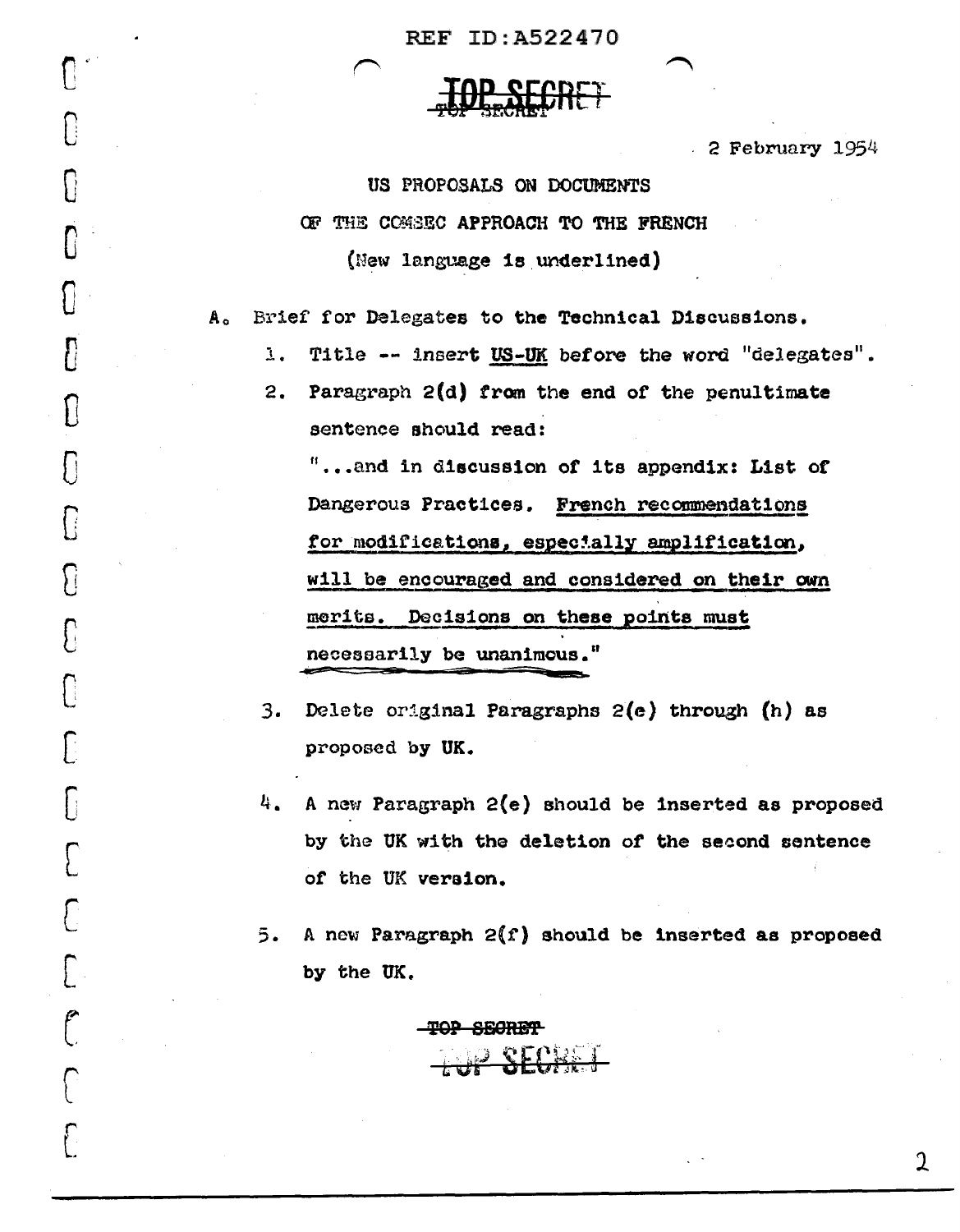**TOP SECRET** 

-2-

- In Paragraph  $2(j)$  [formerly  $2(i)$ ] the second  $6.$ sentence should read "If they do not, the US delegates mayat an early stage..."
- In Paragraph  $3(a)(2)$  delete "by the  $US$ " after the 7. word "approved".

Paragraph 4(b) should read: 8.

> "(b) COMSEC - If the Prench ask pointblank questions about national cipher systems of the US or UK, a frank answer should, wherever permissible, be given. If the reply to such a question should involve revelation of matter not approved by the US or the for release, the answer should simply be that each country (UK and US) has a national security policy which prohibits revelation of such information except as explicitly approved."